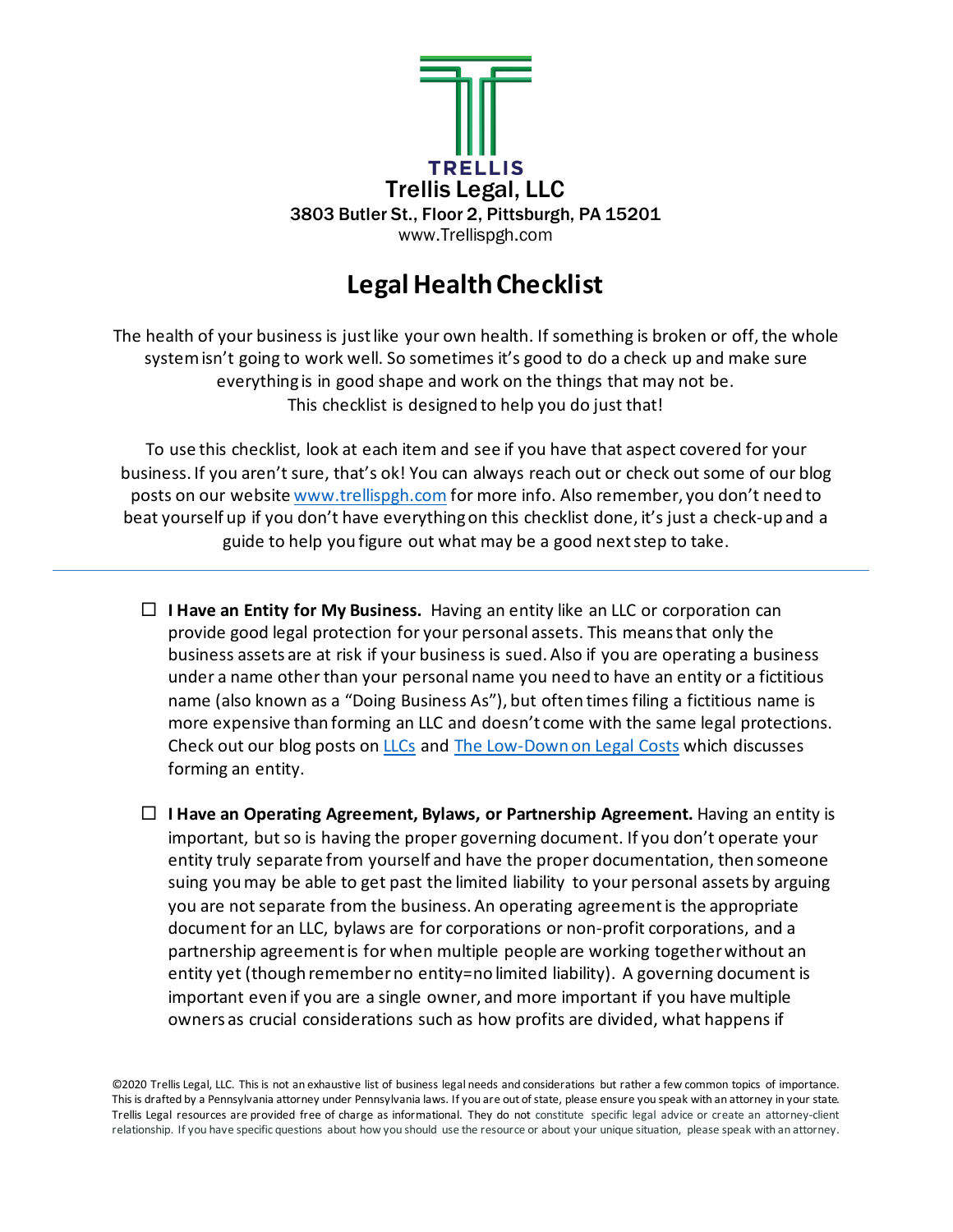someone leaves or needs to be removed from the company, and how decisions are made are essential to have written down to avoid disputes. Check out our blog post on [Operating Agreements](http://www.trellispgh.com/news/2019/1/10/new-year-new-operating-agreement) and feel free to reach out if you aren't sure if you have one.

- **I I Talked to an Accountant.** Speaking to an accountant is important when running a business. You need to make sure you understand what taxes you need to be paying and any specific tax registrations you need to file for. Attorneys only advise on the legal side of things (unless they are a tax attorney) so it is important you also understand the tax implications of your business. Accountants can also help you set up your bookkeeping practices and help you understand what is and isn't deductible as a business owner.
- **I Have a Separate Business Bank Account.** If you have an entity, you need to make sure your business funds and personal funds are kept separate. All business money should be run through a separate business bank account. The rule of thumb is, you can always buy business things with your personal account (and reimburse yourself or deduct it later), but you can never buy personal things with your business account. Even if you don't have an entity yet, but are running a sole proprietorship or partnership having a separate business checking account is a good habit to get into to keep things clean and make it easier to know what you can deduct when you do your taxes.
- $\Box$  **I Have Insurance.** While having an entity helps protect you from personal liability, you don't want to lose your whole business if you get sued. So, insurance is a great first line of defense. If your business does any in-person work or you have a store or venue, having insurance is crucial to covering costs if you get sued, or even if there is a fire or accident. Often times you can get business liability insurance from the same agent as your home insurance, but it is also important to shop around. So, talk to some agents, and make sure you tell them exactly what your business does,so you have all the right coverage you need.
- $\Box$  **I Have Contracts.** If you are a service-based business (consultant, advisor, contractor, caterer, etc.) it is important to use contracts to clearly detail out expectations for the scope of work. This can help make sure both parties are on the same page from the beginning and have something clear to go back to if there is a dispute. Spelling out things such as scope of work, payments, timelines, liability, termination, and intellectual property are crucial to avoiding scope creep and misunderstandings. This is especially true when it comes to owning intellectual property. Even if you aren't a service-based business, having terms in your invoicing that cover important things like expected deliverables, payments, and cancellation are important to make sure you don't lose money on the deal or have liability risks. It's also important to use contracts if you use independent contractors to clearly define liability and their expected scope of work.

©2020 Trellis Legal, LLC. This is not an exhaustive list of business legal needs and considerations but rather a few common topics of importance. This is drafted by a Pennsylvania attorney under Pennsylvania laws. If you are out of state, please ensure you speak with an attorney in your state. Trellis Legal resources are provided free of charge as informational. They do not constitute specific legal advice or create an attorney-client relationship. If you have specific questions about how you should use the resource or about your unique situation, please speak with an attorney.